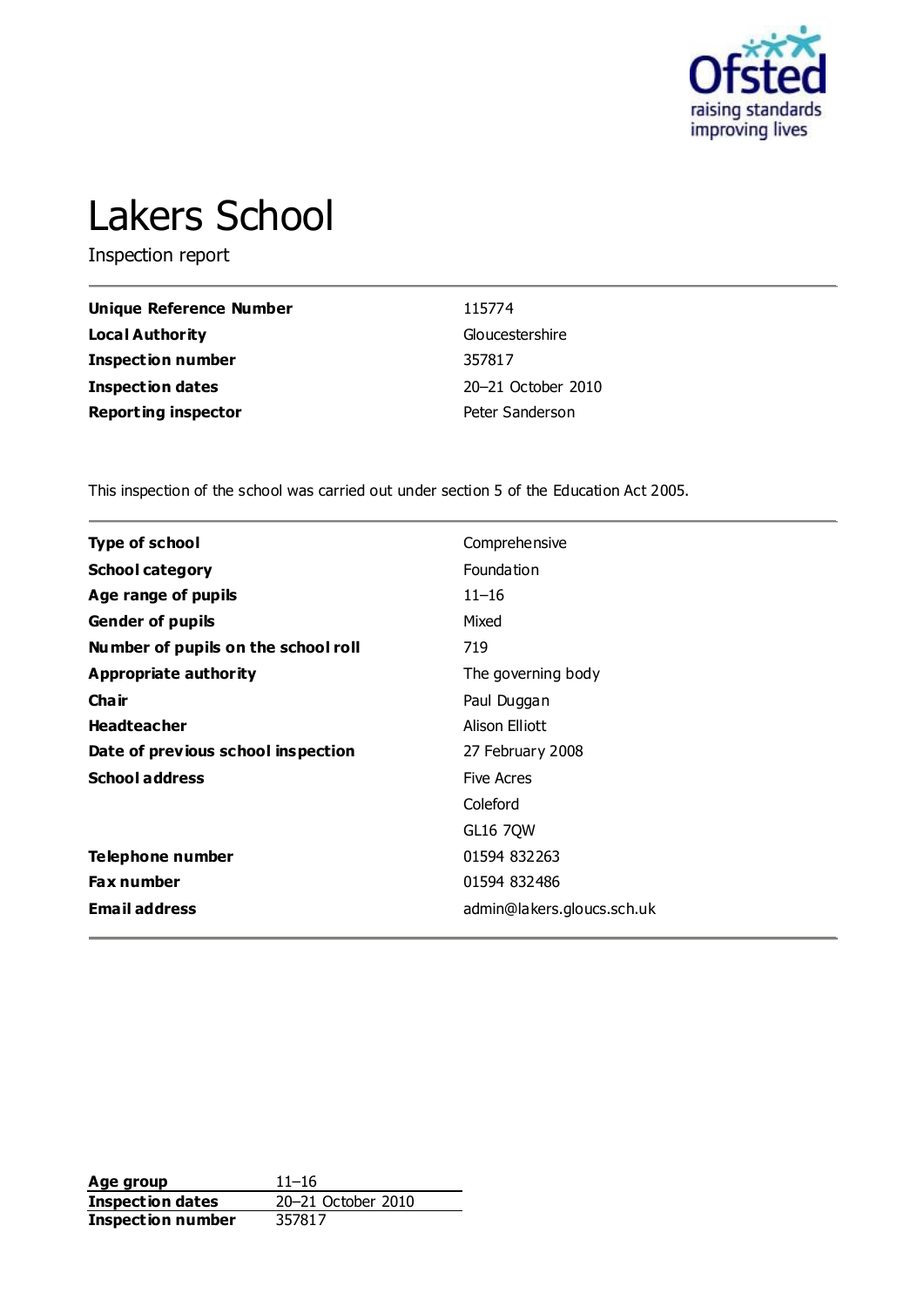The Office for Standards in Education, Children's Services and Skills (Ofsted) regulates and inspects to achieve excellence in the care of children and young people, and in education and skills for learners of all ages. It regulates and inspects childcare and children's social care, and inspects the Children and Family Court Advisory Support Service (Cafcass), schools, colleges, initial teacher training, work-based learning and skills training, adult and community learning, and education and training in prisons and other secure establishments. It assesses council children's services, and inspects services for looked after children, safeguarding and child protection.

Further copies of this report are obtainable from the school. Under the Education Act 2005, the school must provide a copy of this report free of charge to certain categories of people. A charge not exceeding the full cost of reproduction may be made for any other copies supplied.

If you would like a copy of this document in a different format, such as large print or Braille, please telephone 0300 1234 234, or email **[enquiries@ofsted.gov.uk](mailto:enquiries@ofsted.gov.uk)**.

You may copy all or parts of this document for non-commercial educational purposes, as long as you give details of the source and date of publication and do not alter the documentation in any way.

To receive regular email alerts about new publications, including survey reports and school inspection reports, please visit our website and go to 'Subscribe'.

Royal Exchange Buildings St Ann's Square Manchester M2 7LA T: 0300 1234 234 Textphone: 0161 618 8524 E: **[enquiries@ofsted.gov.uk](mailto:enquiries@ofsted.gov.uk)**

W: **[www.ofsted.gov.uk](http://www.ofsted.gov.uk/)**

© Crown copyright 2010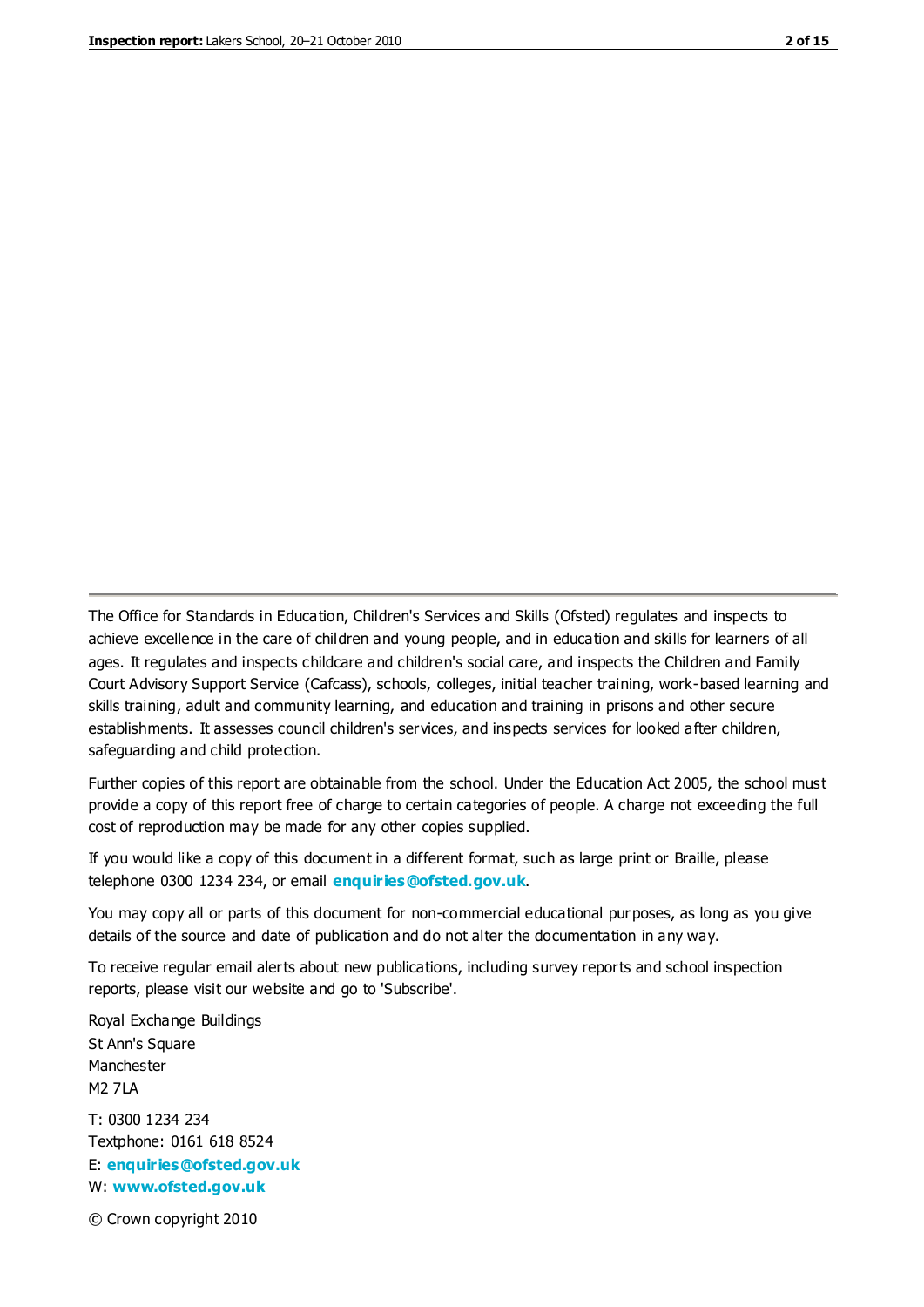# **Introduction**

This inspection was carried out by one of Her Majesty's Inspectors and three additional inspectors. The inspectors visited 25 lessons, observing 25 teachers. They held meetings with the Chair of the Governing Body, staff and groups of students. They observed the school's work, and looked at the school's self-evaluation, planning and policy documents and students' books. Inspectors analysed questionnaires completed by staff and students, and 210 parents and carers.

The inspection team reviewed many aspects of the school's work. It looked in detail at the following:

- $\blacksquare$  the effectiveness of action to improve students' progress and raise attainment, particularly in English and mathematics.
- whether all groups of students, but particularly lower ability students and those with special educational needs and/or disabilities, are making similar progress.
- $\blacksquare$  the extent to which all teachers are making consistent and effective use of assessment data to plan lessons that meet the needs of all students.
- how effectively all leaders in the school are taking action to reduce the variation in students' achievement between subjects.

# **Information about the school**

The number of students on roll has decreased since the last inspection and the school is smaller than most secondary schools. Most students are of White British background and the proportion of students whose first language is not English is well below average. The proportion of students known to be eligible for free school meals is below the average. The proportion of students with special educational needs and/or disabilities is above average. The school obtained specialist status in business and enterprise in September 2007 and became a cooperative trust school in July 2010.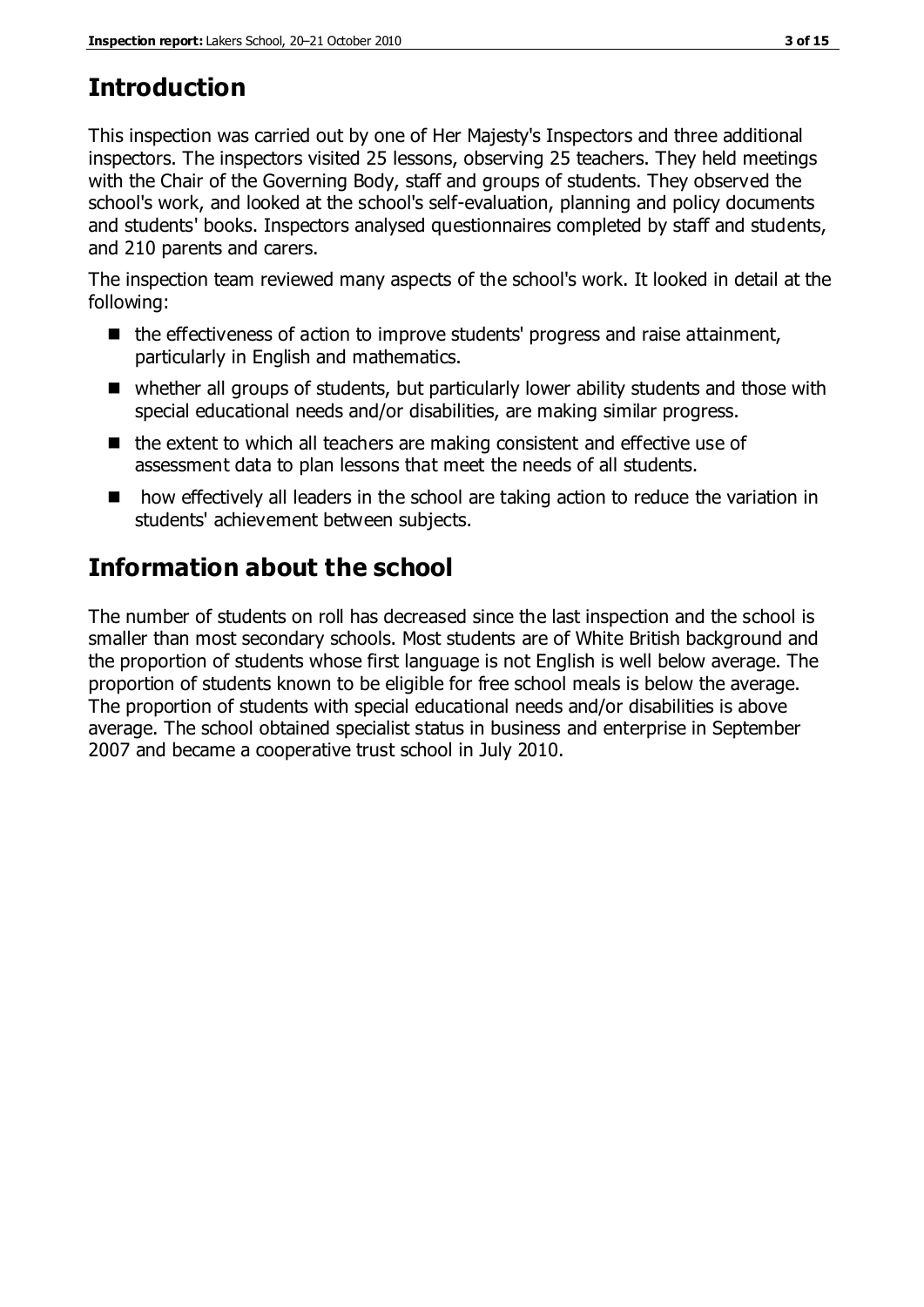## **Inspection judgements**

| Overall effectiveness: how good is the school?  |  |
|-------------------------------------------------|--|
| The school's capacity for sustained improvement |  |

## **Main findings**

In accordance with Section 13 (3) of the Education Act 2005, Her Majesty's Chief Inspector is of the opinion that this school requires significant improvement because it is performing significantly less well than in all the circumstances it could reasonably be expected to perform. The school is therefore given a notice to improve. Significant improvement is required in relation to students' achievement in English and mathematics.

� Students' attainment in English and mathematics at the end of Year 11 has been significantly below the national average for a number of years. Attainment in English has declined slightly during the past two years and there has only been a modest improvement in mathematics. As a result of low attainment in these subjects, the proportion of students attaining five or more GCSE passes at grades A\* to C, including English and mathematics, is significantly below the average and did not improve in 2010. Students' inadequate achievement in English and mathematics is in contrast to their satisfactory, and in a few cases, good achievement in other subjects. This variation in achievement between subjects is reflected in a lack of consistency in the quality of teaching across the school. Despite this variation, the overall quality of teaching is satisfactory. A number of lessons are captivating and effective and enable students to make good or even better progress. However, too many, particularly in English and mathematics, are no better than satisfactory because they are not well planned to meet the needs of all abilities of students and the lessons proceed at a pedestrian pace. The quality of written feedback to students about how to improve their work also varies across the school.

� The curriculum is good and in Years 10 and 11, the broad range of both academic and vocational courses offered meets the needs and interests of students well. The achievement of students on vocational courses, particularly in the school's specialist subjects of information and communication technology (ICT) and business studies is having a positive impact on examination performance in these subjects. However, opportunities for students to practice and improve their literacy and numeracy skills across all subjects in the curriculum are not fully developed.

� The strength of the school lies in its welcoming, inclusive ethos. Staff know students well and are very successful in supporting and nurturing their personal development. They work effectively with a wide range of external agencies to provide students, whose circumstances have made them vulnerable and those with special educational needs and/or disabilities, with a very good level of care and support. Students enjoy school and this is evident in their improved attendance which is now above average. There is a harmonious atmosphere in the school, students get on well with each other and their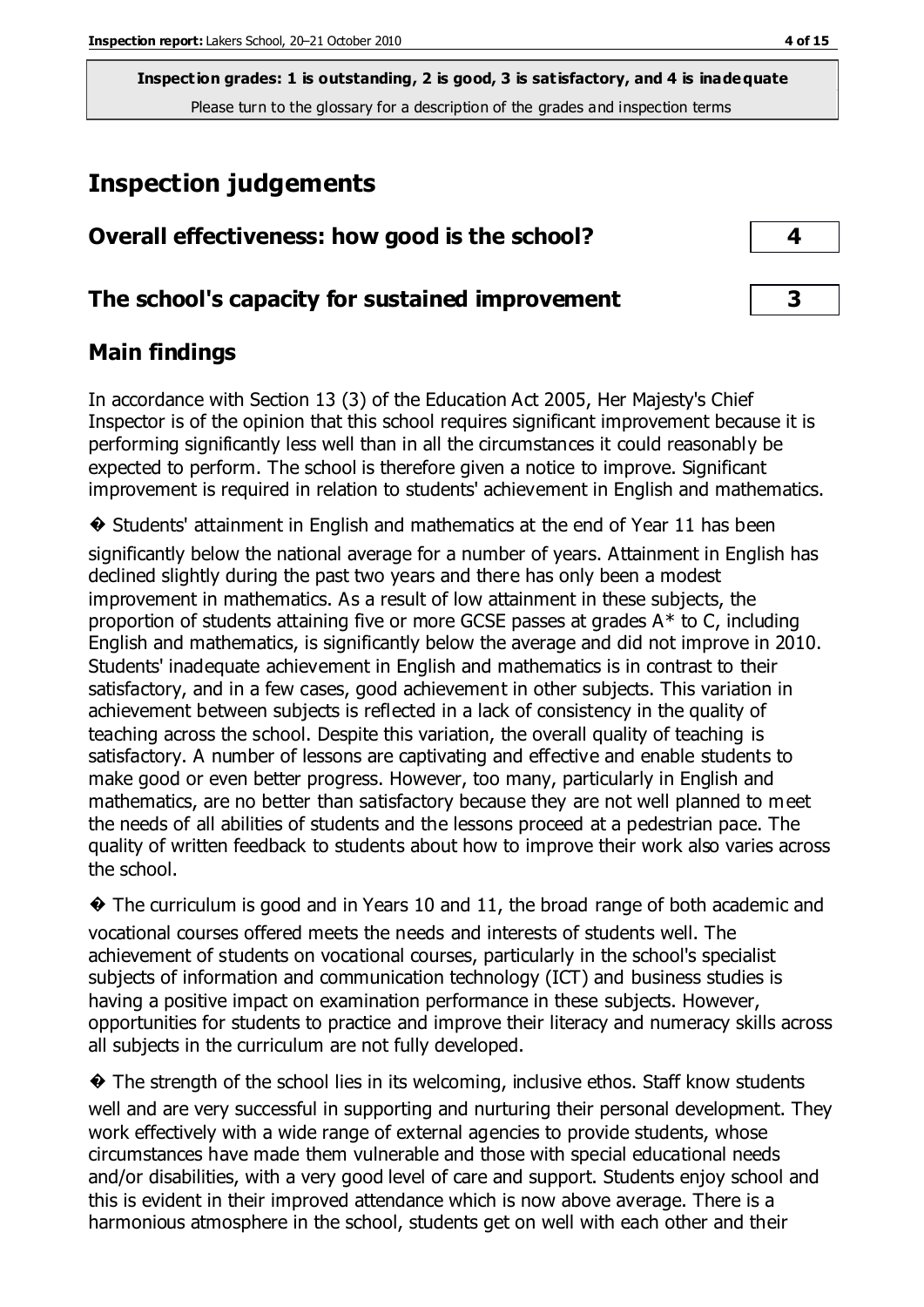behaviour is good. Students' spiritual, moral, social and cultural development is outstanding.

� Procedures for self-evaluation are sound and senior leaders have a clear understanding

of the strengths and weaknesses of the school. Some curriculum leaders monitor provision and students' outcomes in their subject well and take effective and concerted action to raise attainment. However, this is not consistently the case across all subjects. Senior leaders have established a good central system to track the progress of students. Underachieving students, particularly in Years 10 and 11, are identified quickly and provided with effective intervention programmes. This is beginning to have a positive impact on their progress and early evidence shows that attainment in mathematics is beginning to rise. This, combined with good developments to the curriculum, improving attendance and a clear plan to tackle areas of identified weakness, demonstrates that the school has satisfactory capacity for further improvement.

## **What does the school need to do to improve further?**

- Improve the quality of teaching and learning in order to raise students' attainment, particularly in English and mathematics, by:
	- ensuring that all teachers make effective use of data to plan and deliver lessons that are challenging for all students
	- $-$  ensuring all lessons are delivered at a good pace and no time is wasted
	- $-$  ensuring that all teachers use a range of teaching styles so that students are inspired and fully engaged by lesson activities
	- $-$  ensuring that teachers' planning and lesson delivery makes the most effective use of teaching assistants to support students' learning
	- $=$  ensuring students receive regular written feedback that is of a consistently high quality that shows them how to improve their work
	- continuing to develop effective strategies to share the best teaching and learning practice in the school.
- Ensure that all curriculum leaders rigorously monitor the quality of provision and outcomes for students in their subject area and take effective action to tackle underperformance and drive improvement.
- **Provide further opportunities for students to practice and develop their literacy and** numeracy skills across the school curriculum.

## **Outcomes for individuals and groups of pupils 4**

Students made good or even better progress in around half of the lessons observed during this inspection. However, in English and mathematics lessons the progress made by students was satisfactory rather than good. Students' achievement in English and mathematics is inadequate because attainment in these subjects is low and progress in lessons is no better than satisfactory. Students' progress is stronger in other subjects and their achievement in these is at least satisfactory. Both boys and girls and the small percentage of students from minority ethnic groups make similar progress in lessons.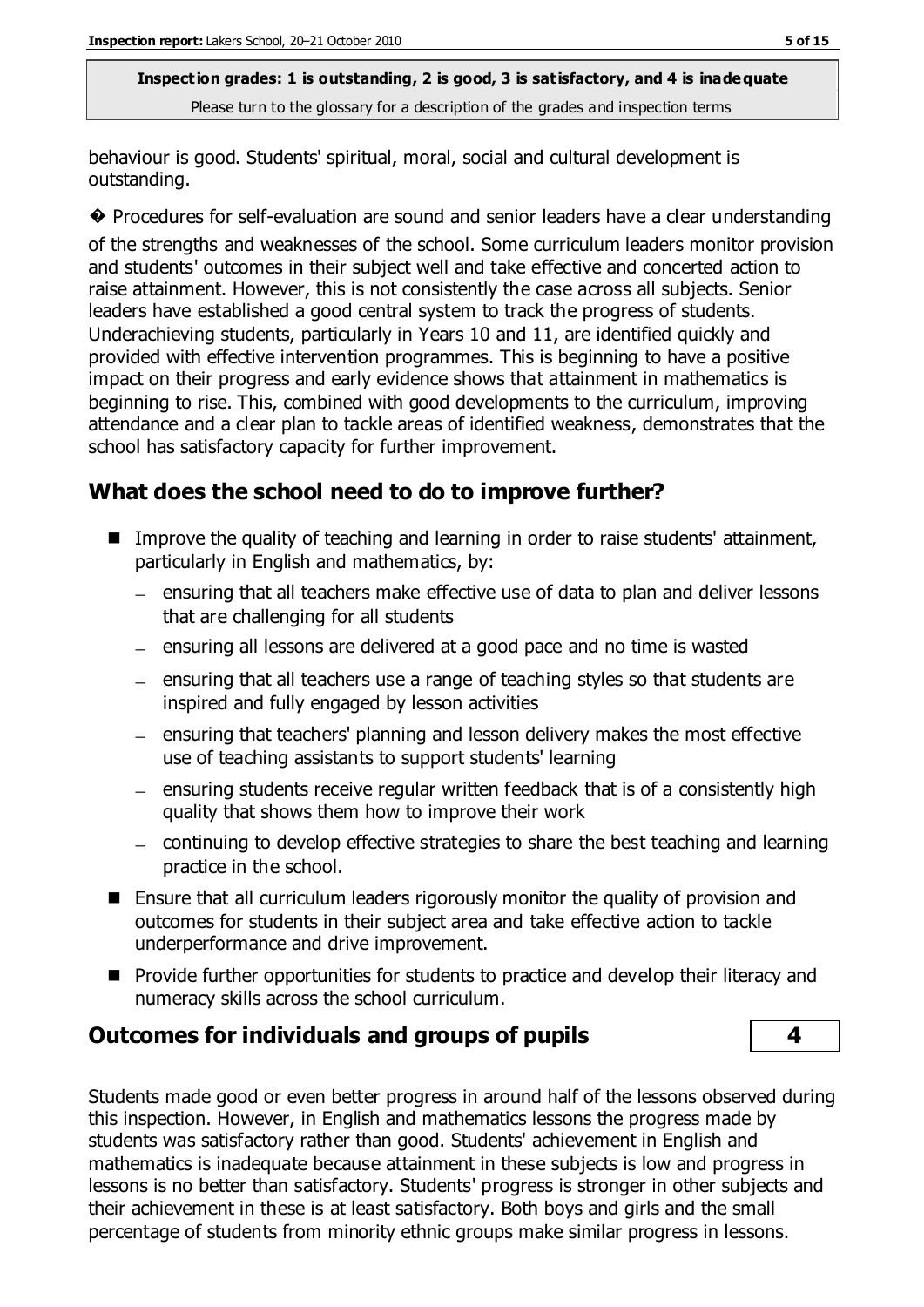Support in lessons for students with special educational needs and/or disabilities is satisfactory and as a result, they achieve similarly to their peers.

Students respond positively to the opportunities provided for them to become actively involved in their learning. They willingly and productively engage in practical tasks and in paired and group discussion work. However, if lessons are not engaging or lack pace, a few students lose concentration and behave in a silly manner. Students enjoy school. They socialise very well with each other and have a very good moral understanding of right and wrong. Students' cultural and spiritual development is outstanding because the school teaches them about different lifestyles, cultures, races and religions extremely well. Assemblies very effectively give students time for reflection and as one student stated, 'They really give us the opportunity to get in touch with our emotions.' Students value and benefit from the wide range of opportunities they are given to take responsibility and contribute to the school community, for example through the student council, school prefects and junior sports leaders. In discussions, students are very clear about how to stay safe and report that they feel safe in school. They say that incidents of bullying are rare but if they do occur staff take this seriously and effectively deal with the issue. Students are aware of how to lead a healthy lifestyle and many participate in after-school sporting activities. Enterprise education is strong in the school and the broad range of vocational courses available to students helps develop their work-related skills well. However, low attainment in literacy and numeracy means that their preparation for the world of work or the next stage in their education is no better than satisfactory.

| Pupils' achievement and the extent to which they enjoy their learning                                                     | 4              |
|---------------------------------------------------------------------------------------------------------------------------|----------------|
| Taking into account:<br>Pupils' attainment <sup>1</sup>                                                                   | 4              |
| The quality of pupils' learning and their progress                                                                        | 3              |
| The quality of learning for pupils with special educational needs and/or disabilities<br>and their progress               |                |
| The extent to which pupils feel safe                                                                                      | $\overline{2}$ |
| Pupils' behaviour                                                                                                         | $\overline{2}$ |
| The extent to which pupils adopt healthy lifestyles                                                                       | $\mathbf{2}$   |
| The extent to which pupils contribute to the school and wider community                                                   | $\overline{2}$ |
| The extent to which pupils develop workplace and other skills that will contribute to<br>their future economic well-being | 3              |
| Taking into account:<br>Pupils' attendance <sup>1</sup>                                                                   | $\mathcal{P}$  |
| The extent of pupils' spiritual, moral, social and cultural development                                                   |                |

These are the grades for pupils' outcomes

<sup>1</sup> The grades for attainment and attendance are: 1 is high; 2 is above average; 3 is broadly average; and 4 is low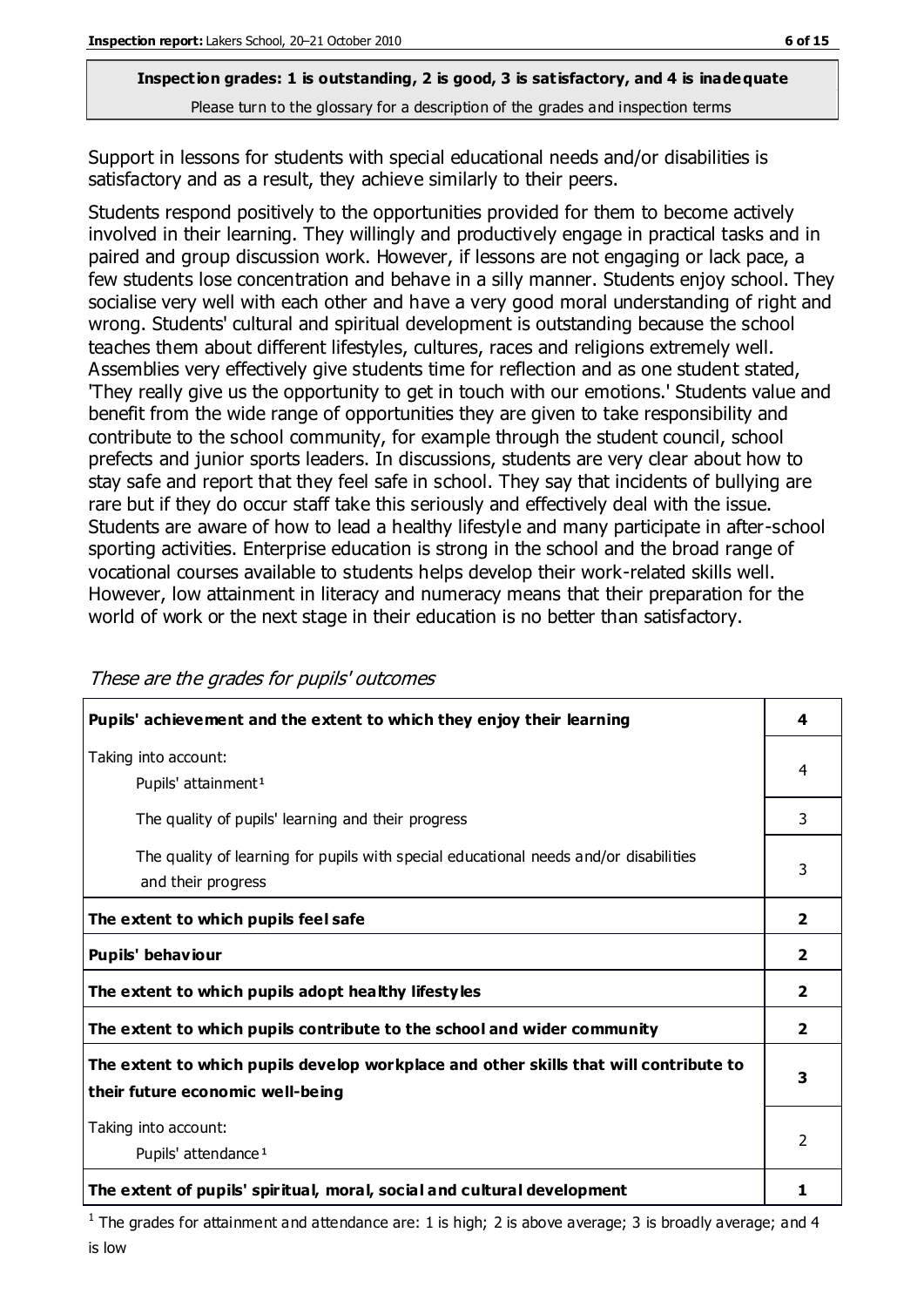#### **How effective is the provision?**

All lessons are characterised by good relationships between staff and students. Teachers have good subject knowledge and effective use is made of ICT resources to aid learning. Where teaching has the greatest impact on learning, the planned work meets the needs of all students well and quickly engages their interest. Teachers' explanations are clear so that students understand what they are required to do and learning proceeds at a good pace. In the less successful lessons, teachers do not make effective use of assessment data to plan activities that meet the needs of all students in the class. Teachers often talk for too long, do too much work for students and do not provide activities that engage and interest them. There is some effective marking in the school that gives students clear feedback about what they need to do to improve the quality of their work. However, in some cases, books are marked regularly but helpful advice is not given to students about how to improve, and in a few instances, books are not marked regularly enough.

� The curriculum is well organised, regularly reviewed and developed in order to better meet the needs and interests of students. Initiatives within the curriculum include new courses in Years 7 to 9, such as 'Lakers Bureau of Investigation' which is having a positive impact on students' personal learning and thinking skills. In Years 10 and 11 a broad range of academic and vocational courses are offered to students. This range is extended through effective partnership working with the schools and colleges in the Forest Consortia. The school's specialism is clearly reflected in the curriculum with all students following a course in ICT in Years 10 and 11. Many students participate in the wide range of extra-curricular activities, which have a positive impact on their personal development. Aspects of the school's specialism are woven into the after-school events through such activities as Young Enterprise and ICT clubs.

� The inclusive ethos of the school ensures that students are cared for and supported well. The school provides a welcoming environment and the transition arrangements which start in Year 5 are very successful in securing a smooth transfer to the school. The sensitive and well-managed support for students whose circumstances have made them vulnerable is very good and their needs are particularly well met. Well-targeted out-ofclass support enables students with special educational needs and/or disabilities to make good progress in these sessions. However, teachers' planning does not always ensure that teaching assistants are used to best effect when supporting the learning of these students during lessons. Students know they are respected and valued as individuals and have great confidence in the advice that the school offers. For example, they report being able to make informed choices about courses on offer in Years 10 and 11 and about their future careers options. The provision for encouraging good attendance is well planned and effective.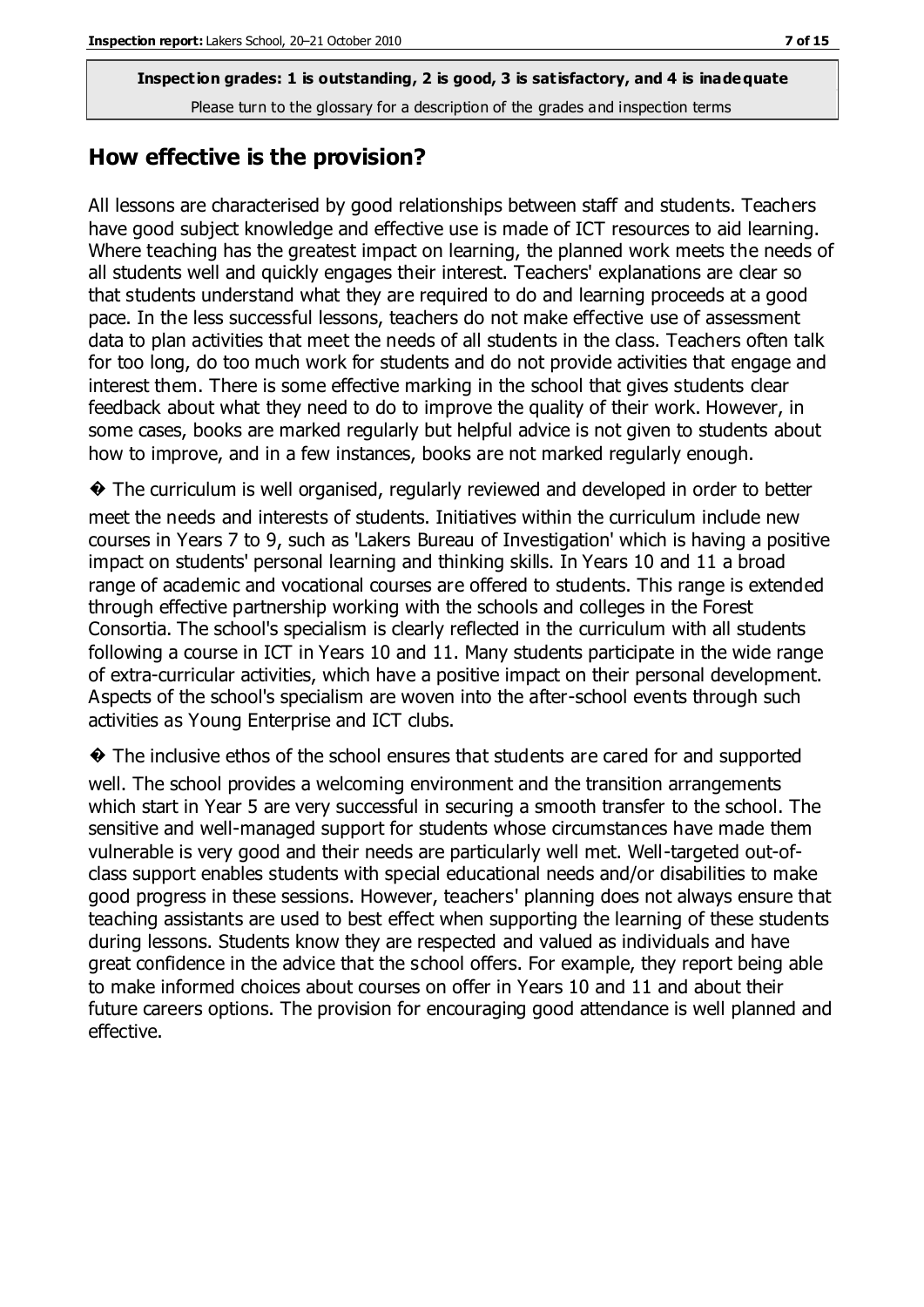**Inspection grades: 1 is outstanding, 2 is good, 3 is satisfactory, and 4 is inadequate**

Please turn to the glossary for a description of the grades and inspection terms

These are the grades for the quality of provision

| The quality of teaching                                                                                    |   |
|------------------------------------------------------------------------------------------------------------|---|
| Taking into account:<br>The use of assessment to support learning                                          |   |
| The extent to which the curriculum meets pupils' needs, including, where relevant,<br>through partnerships | 7 |
| The effectiveness of care, guidance and support                                                            |   |

## **How effective are leadership and management?**

There is a clear commitment from a dedicated headteacher, respected by staff, students and parents alike, to improve all aspects of the school. She and senior leaders have established a shared sense of purpose among those who work in the school. The leadership team is committed to ensuring equality of opportunity for all students and recent refinements to the school's tracking system mean that underperforming students are now quickly identified and provided with support. This is beginning to have an impact on the progress made by students. Self-evaluation and planning for improvement are robust at senior leadership level. However, inconsistencies in the work of curriculum leaders to monitor and evaluate and drive improvement are resulting in variation in achievement between subjects. The governing body is supportive of the school and fulfills its statutory duties. It is aware of the strengths and weaknesses of the school and provides a satisfactory and increasing level of challenge to the senior leadership team. There is a robust approach to managing the safety of students, and systems to assure safeguarding requirements and assess risk are good.

� The school is effective in promoting community cohesion within its local community and links have been created with the wider global community through initiatives such as the International Schools award.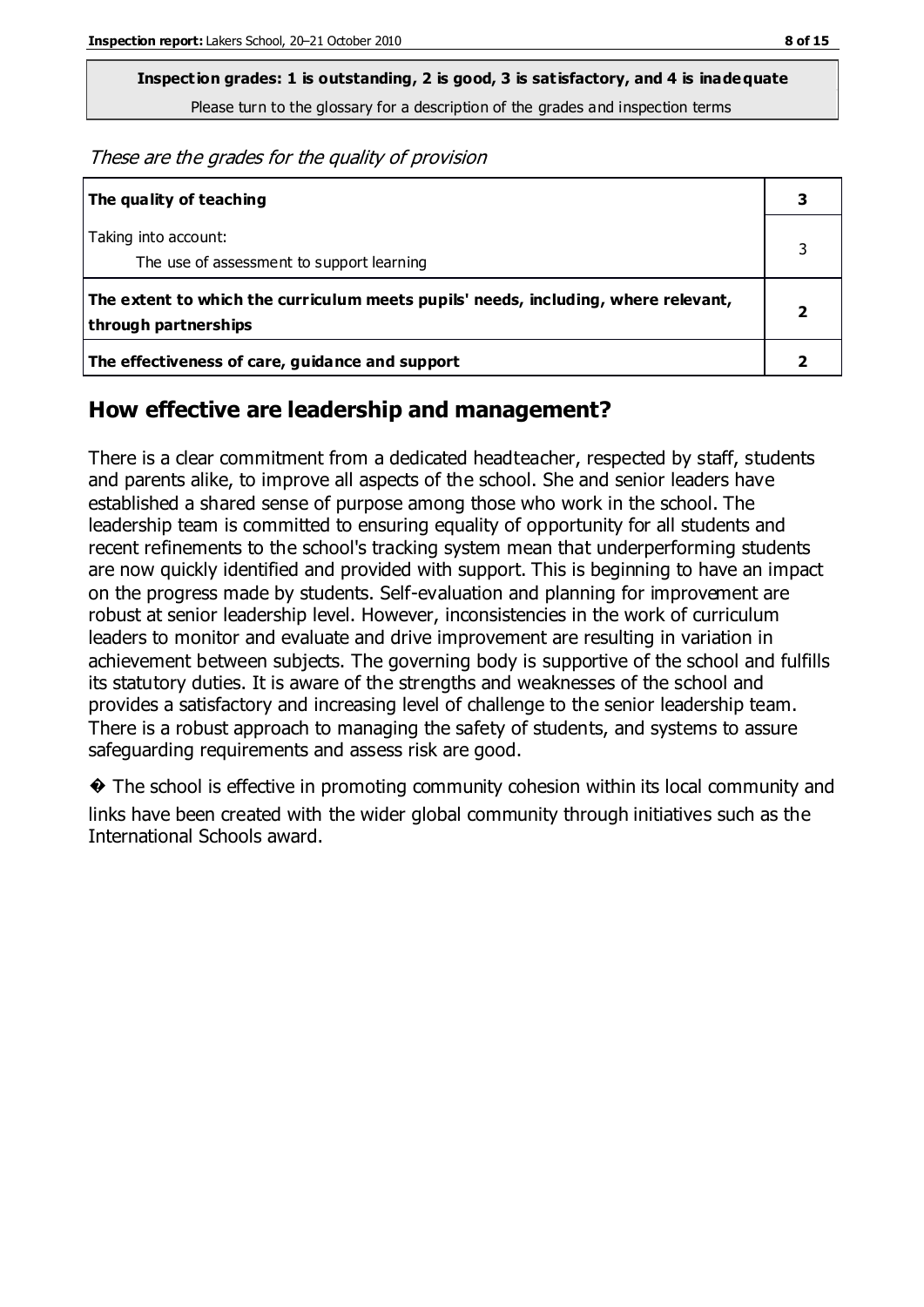**Inspection grades: 1 is outstanding, 2 is good, 3 is satisfactory, and 4 is inadequate**

Please turn to the glossary for a description of the grades and inspection terms

These are the grades for leadership and management

| The effectiveness of leadership and management in embedding ambition and driving<br>improvement                                                                  | 3                       |
|------------------------------------------------------------------------------------------------------------------------------------------------------------------|-------------------------|
| Taking into account:<br>The leadership and management of teaching and learning                                                                                   | 3                       |
| The effectiveness of the governing body in challenging and supporting the<br>school so that weaknesses are tackled decisively and statutory responsibilities met | 3                       |
| The effectiveness of the school's engagement with parents and carers                                                                                             | 2                       |
| The effectiveness of partnerships in promoting learning and well-being                                                                                           | $\overline{\mathbf{2}}$ |
| The effectiveness with which the school promotes equality of opportunity and tackles<br>discrimination                                                           | 3                       |
| The effectiveness of safeguarding procedures                                                                                                                     | 2                       |
| The effectiveness with which the school promotes community cohesion                                                                                              | $\overline{2}$          |
| The effectiveness with which the school deploys resources to achieve value for money                                                                             | 4                       |

#### **Views of parents and carers**

The very large majority of questionnaires received from parents and carers were supportive of the school. A number of parents praised the school's transition arrangements and commented positively about their child's enjoyment of school. A few isolated concerns were raised by parents but there was no particular pattern to the issues raised.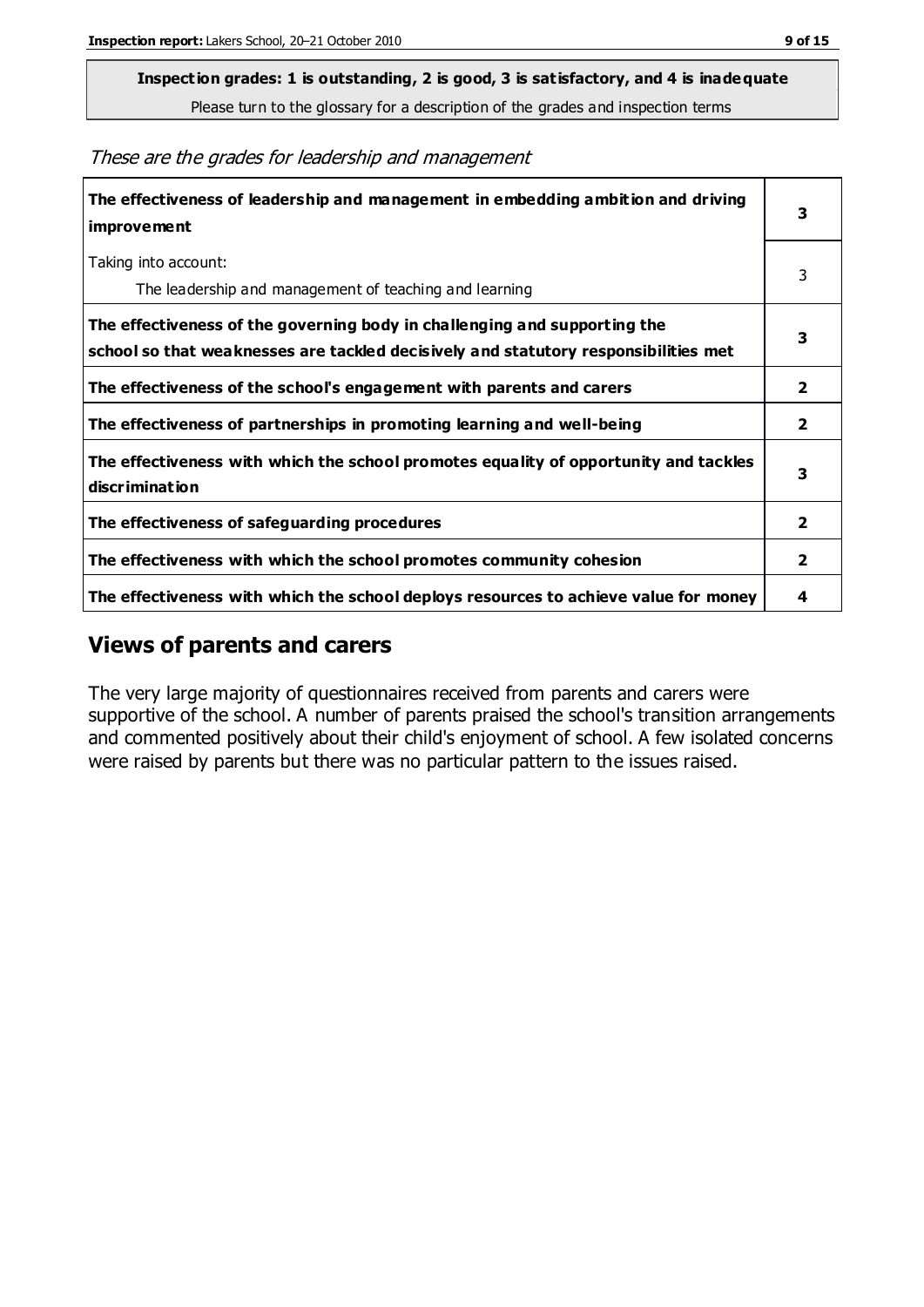#### **Responses from parents and carers to Ofsted's questionnaire**

Ofsted invited all the registered parents and carers of students registered at Lakers School to complete a questionnaire about their views of the school. In the questionnaire, parents and carers were asked to record how strongly they agreed with 13 statements about the school. The inspection team received 210 completed questionnaires by the end of the on-site inspection. In total, there are 719 students registered at the school.

| <b>Statements</b>                                                                                                                                                                                                                                       | <b>Strongly</b><br>agree |               | Agree        |               | <b>Disagree</b>          |                | <b>Strongly</b><br>disagree |                |
|---------------------------------------------------------------------------------------------------------------------------------------------------------------------------------------------------------------------------------------------------------|--------------------------|---------------|--------------|---------------|--------------------------|----------------|-----------------------------|----------------|
|                                                                                                                                                                                                                                                         | <b>Total</b>             | $\frac{1}{2}$ | <b>Total</b> | $\frac{1}{2}$ | <b>Total</b>             | $\frac{1}{2}$  | <b>Total</b>                | %              |
| My child enjoys school                                                                                                                                                                                                                                  | 65                       | 31            | 134          | 64            | 9                        | 4              | 0                           | 0              |
| The school keeps my child<br>safe                                                                                                                                                                                                                       | 76                       | 36            | 130          | 62            | $\overline{2}$           | 1              | 0                           | $\mathbf 0$    |
| My school informs me about<br>my child's progress                                                                                                                                                                                                       | 65                       | 31            | 119          | 57            | 22                       | 10             | 1                           | $\mathbf 0$    |
| My child is making enough<br>progress at this school                                                                                                                                                                                                    | 52                       | 25            | 139          | 66            | 9                        | 4              | $\mathbf 0$                 | $\mathbf 0$    |
| The teaching is good at this<br>school                                                                                                                                                                                                                  | 48                       | 23            | 148          | 70            | $\overline{\mathcal{A}}$ | $\overline{2}$ | 1                           | $\mathbf 0$    |
| The school helps me to<br>support my child's learning                                                                                                                                                                                                   | 46                       | 22            | 132          | 63            | 23                       | 11             | $\mathbf 0$                 | $\mathbf 0$    |
| The school helps my child to<br>have a healthy lifestyle                                                                                                                                                                                                | 32                       | 15            | 141          | 67            | 29                       | 14             | 1                           | 0              |
| The school makes sure that<br>my child is well prepared for<br>the future (for example<br>changing year group,<br>changing school, and for<br>children who are finishing<br>school, entering further or<br>higher education, or entering<br>employment) | 61                       | 29            | 132          | 63            | 6                        | 3              | 1                           | $\mathbf 0$    |
| The school meets my child's<br>particular needs                                                                                                                                                                                                         | 50                       | 24            | 144          | 69            | 10                       | 5              | $\mathbf 0$                 | $\mathbf 0$    |
| The school deals effectively<br>with unacceptable behaviour                                                                                                                                                                                             | 38                       | 18            | 133          | 63            | 23                       | 11             | 4                           | $\overline{2}$ |
| The school takes account of<br>my suggestions and concerns                                                                                                                                                                                              | 27                       | 13            | 138          | 66            | 20                       | $10\,$         | 1                           | 0              |
| The school is led and<br>managed effectively                                                                                                                                                                                                            | 69                       | 33            | 129          | 61            | $\overline{4}$           | $\overline{2}$ | 3                           | $\mathbf{1}$   |
| Overall, I am happy with my<br>child's experience at this<br>school                                                                                                                                                                                     | 75                       | 36            | 123          | 59            | 8                        | 4              | $\mathbf 0$                 | $\mathbf 0$    |

The table above summarises the responses that parents and carers made to each statement. The percentages indicate the proportion of parents and carers giving that response out of the total number of completed questionnaires. Where one or more parents and carers chose not to answer a particular question, the percentages will not add up to 100%.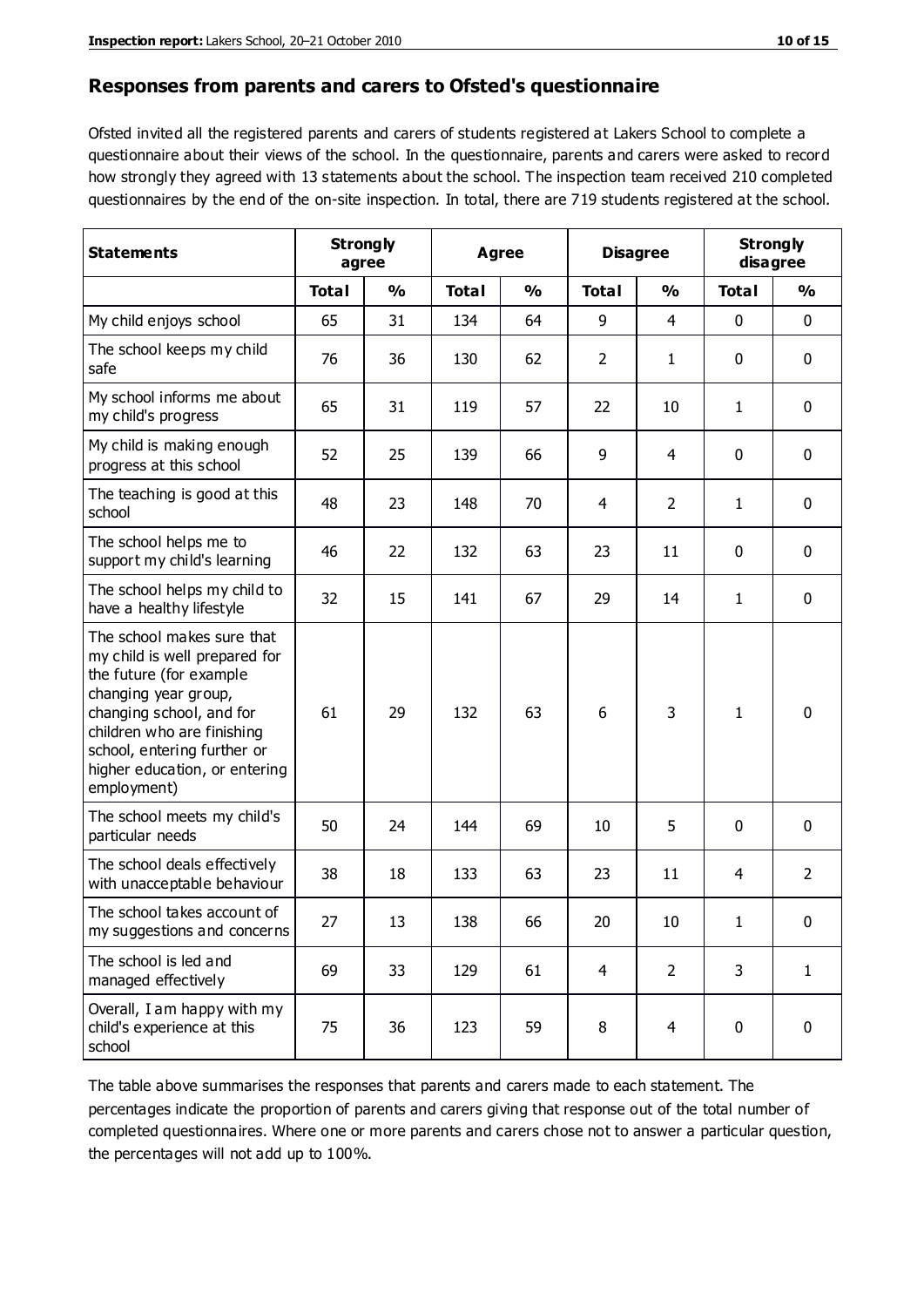## **Glossary**

| Grade   | <b>Judgement</b> | <b>Description</b>                                                                                                                                                                                                            |
|---------|------------------|-------------------------------------------------------------------------------------------------------------------------------------------------------------------------------------------------------------------------------|
| Grade 1 | Outstanding      | These features are highly effective. An outstanding school<br>provides exceptionally well for all its pupils' needs.                                                                                                          |
| Grade 2 | Good             | These are very positive features of a school. A school that<br>is good is serving its pupils well.                                                                                                                            |
| Grade 3 | Satisfactory     | These features are of reasonable quality. A satisfactory<br>school is providing adequately for its pupils.                                                                                                                    |
| Grade 4 | Inadequate       | These features are not of an acceptable standard. An<br>inadequate school needs to make significant improvement<br>in order to meet the needs of its pupils. Ofsted inspectors<br>will make further visits until it improves. |

#### **What inspection judgements mean**

#### **Overall effectiveness of schools**

|                       | Overall effectiveness judgement (percentage of schools) |      |                     |                   |
|-----------------------|---------------------------------------------------------|------|---------------------|-------------------|
| <b>Type of school</b> | <b>Outstanding</b>                                      | Good | <b>Satisfactory</b> | <b>Inadequate</b> |
| Nursery schools       | 58                                                      | 36   | 4                   | 2                 |
| Primary schools       | 8                                                       | 43   | 40                  | 9                 |
| Secondary schools     | 10                                                      | 35   | 42                  | 13                |
| Sixth forms           | 13                                                      | 39   | 45                  | 3                 |
| Special schools       | 33                                                      | 42   | 20                  | 4                 |
| Pupil referral units  | 18                                                      | 40   | 29                  | 12                |
| All schools           | 11                                                      | 42   | 38                  | 9                 |

New school inspection arrangements were introduced on 1 September 2009. This means that inspectors now make some additional judgements that were not made previously.

The data in the table above are for the period 1 September 2009 to 31 March 2010 and are the most recently published data available (see **[www.ofsted.gov.uk](http://www.ofsted.gov.uk/)**). Please note that the sample of schools inspected during the autumn and spring terms 2009/10 was not representative of all schools nationally, as weaker schools are inspected more frequently than good or outstanding schools.

Percentages are rounded and do not always add exactly to 100. Secondary school figures include those that have sixth forms, and sixth form figures include only the data specifically for sixth form inspection judgements.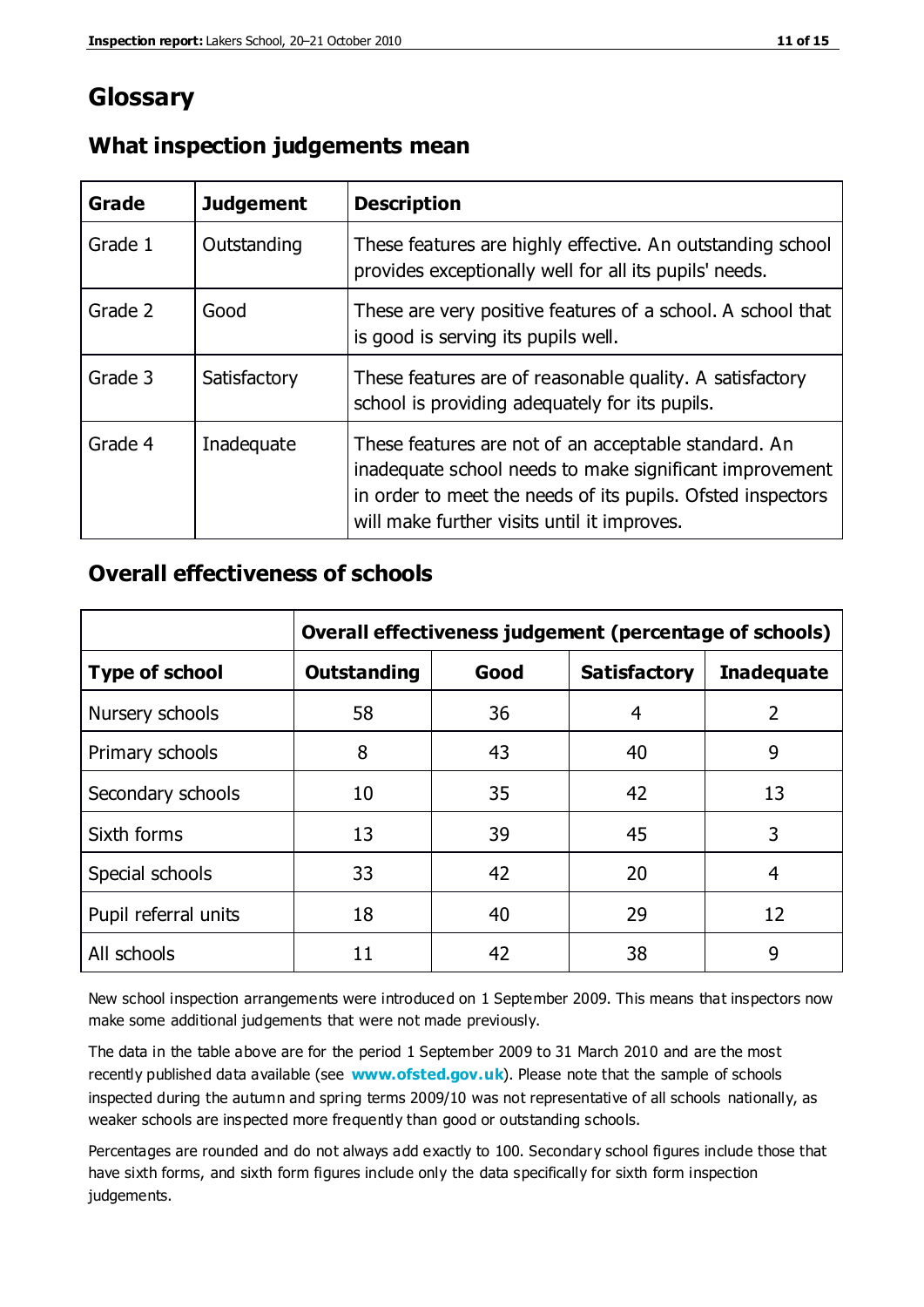## **Common terminology used by inspectors**

| Achievement:               | the progress and success of a pupil in their learning,<br>development or training.                                                                                                                                                          |  |  |
|----------------------------|---------------------------------------------------------------------------------------------------------------------------------------------------------------------------------------------------------------------------------------------|--|--|
| Attainment:                | the standard of the pupils' work shown by test and<br>examination results and in lessons.                                                                                                                                                   |  |  |
| Capacity to improve:       | the proven ability of the school to continue<br>improving. Inspectors base this judgement on what<br>the school has accomplished so far and on the quality<br>of its systems to maintain improvement.                                       |  |  |
| Leadership and management: | the contribution of all the staff with responsibilities,<br>not just the headteacher, to identifying priorities,<br>directing and motivating staff and running the school.                                                                  |  |  |
| Learning:                  | how well pupils acquire knowledge, develop their<br>understanding, learn and practise skills and are<br>developing their competence as learners.                                                                                            |  |  |
| Overall effectiveness:     | inspectors form a judgement on a school's overall<br>effectiveness based on the findings from their<br>inspection of the school. The following judgements,<br>in particular, influence what the overall effectiveness<br>judgement will be. |  |  |
|                            | The school's capacity for sustained<br>improvement.                                                                                                                                                                                         |  |  |
|                            | Outcomes for individuals and groups of pupils.                                                                                                                                                                                              |  |  |
|                            | The quality of teaching.                                                                                                                                                                                                                    |  |  |
|                            | The extent to which the curriculum meets<br>pupils' needs, including, where relevant,<br>through partnerships.                                                                                                                              |  |  |
|                            | The effectiveness of care, guidance and<br>support.                                                                                                                                                                                         |  |  |
| Progress:                  | the rate at which pupils are learning in lessons and<br>over longer periods of time. It is often measured by<br>comparing the pupils' attainment at the end of a key                                                                        |  |  |

stage with their attainment when they started.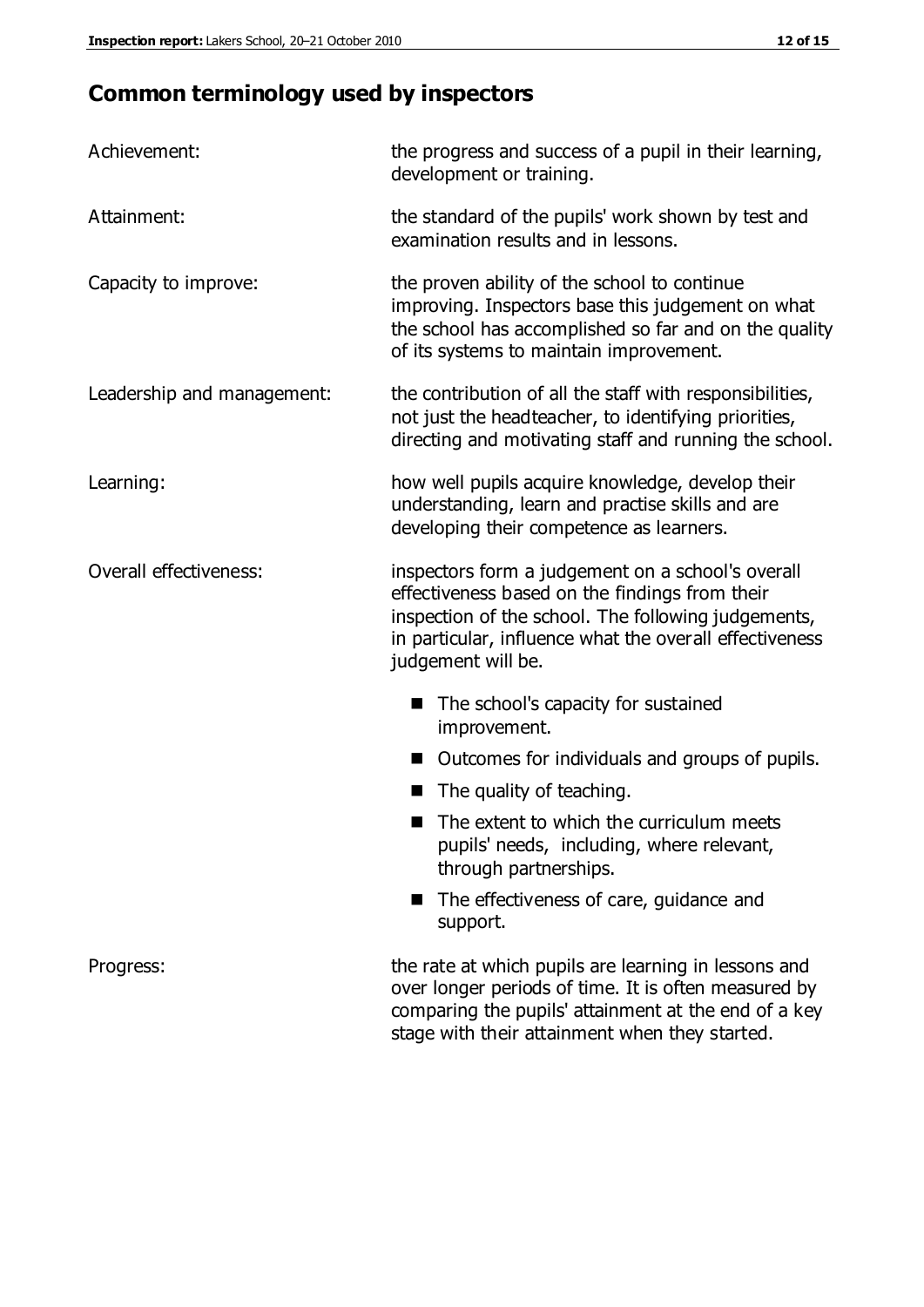## **This letter is provided for the school, parents and carers to share with their children. It describes Ofsted's main findings from the inspection of their school.**



22 October 2010

**♦ Dear Students** 

� Inspection of Lakers School, Coleford, GL16 7QW

� On behalf of the inspection team, thank you for the warm welcome you extended to us during the recent inspection of your school. We very much enjoyed our discussions with you. We judged that despite strengths in the school, your attainment in English and mathematics at the end of Year 11 is too low. Your achievement in these subjects is not good enough and we have, therefore, given your school a 'notice to improve'. This means that other inspectors will visit the school again soon to check that it is improving.

� The following points are the key strengths of your school:

- $\blacksquare$  there is a harmonious atmosphere in the school. You get on very well with each other and have a very strong moral understanding of right and wrong.
- your cultural and spiritual development is outstanding because the school teaches you extremely well about different cultures, races and religions.
- you behave well in lessons and willingly become involved in the activities organised for you by teachers.
- $\blacksquare$  the large majority of you enjoy school and your attendance has improved and is now above the national average.
- you are provided with a wide range of both academic and vocational courses in Years 10 and 11 that meet your needs and interests well.
- you are well cared for and supported by staff. You told us that you feel safe in school and we agree with you.

In order to improve the results you get in examinations at the end of Year 11, particularly in English and mathematics, we have asked the leadership team to make some important improvements. In your best lessons, teachers involve all of you in tasks that are challenging and engaging, activities proceed at a good pace and some of you are well supported by teaching assistants. We have asked the leadership team to make sure that more of your lessons are like this, particularly in English and mathematics. We have also asked them to work closely with curriculum leaders to reduce the variation in your achievement between subjects and to ensure that you are given plenty of opportunities to develop your literacy and numeracy skills. You can help to make these improvements by continuing to attend regularly and getting actively involved in activities arranged for you by staff.

 $\bullet$  I wish you all best wishes for the future.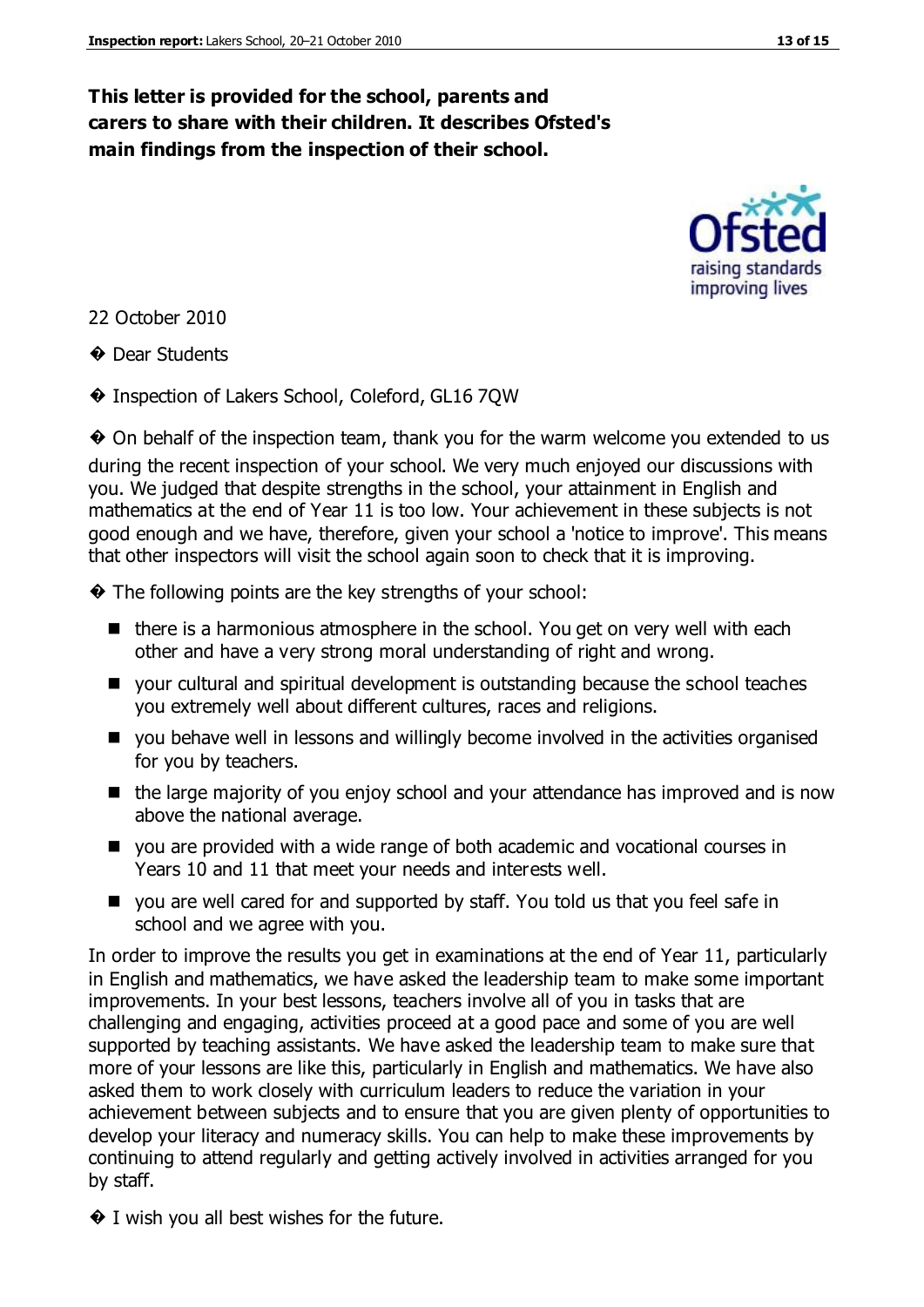#### ◆ Yours sincerely

Peter Sanderson Her Majesty's Inspector